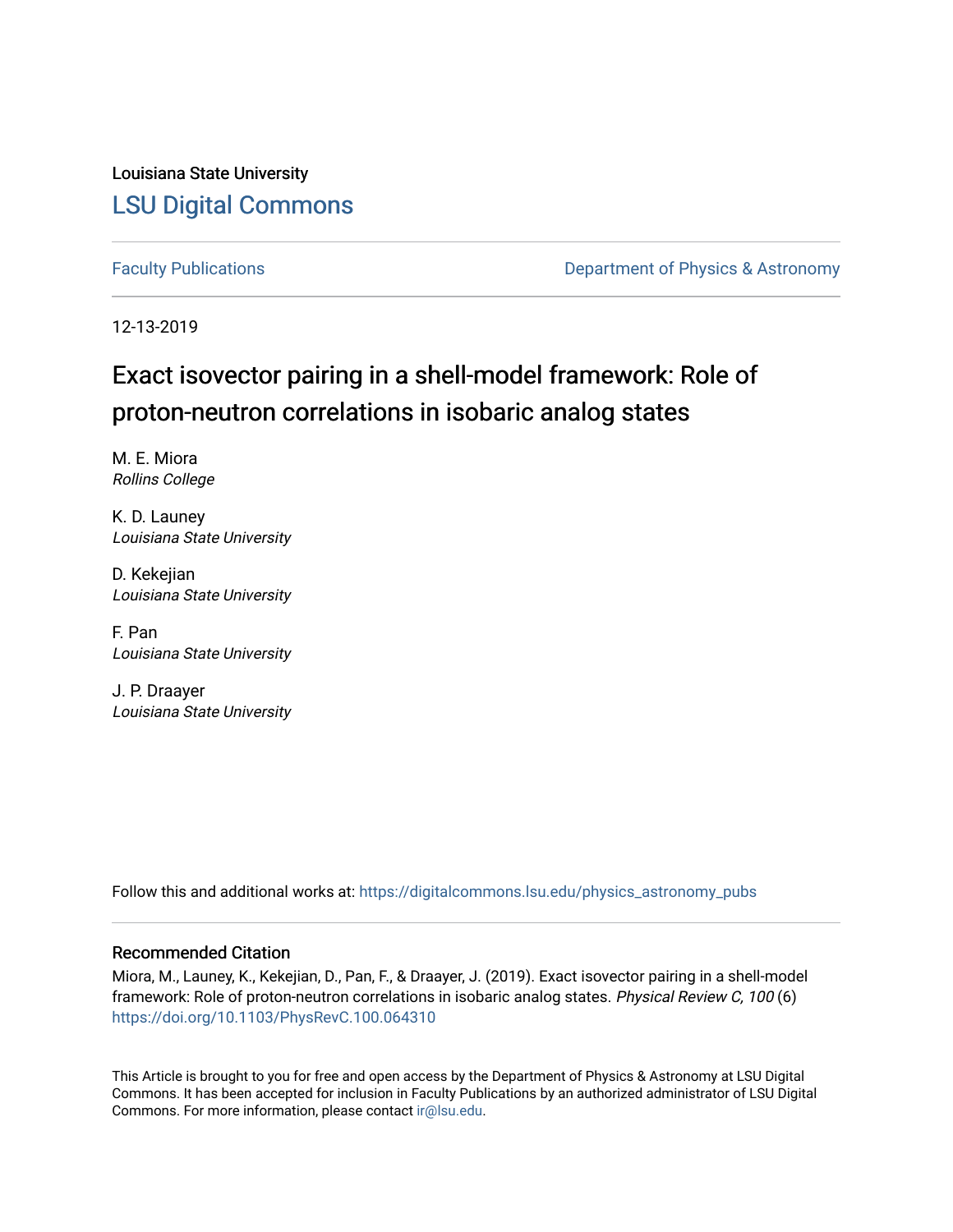## Exact isovector pairing in a shell-model framework: Role of proton-neutron correlations in isobaric analog states

M. E. Miora,<sup>1, 2</sup> K. D. Launey,<sup>2</sup> D. Kekejian,<sup>2</sup> F. Pan,<sup>2, 3</sup> and J. P. Draayer<sup>2</sup>

 $1$ Department of Physics, Rollins College, Winter Park, FL 32789, USA

 $2$  Department of Physics and Astronomy, Louisiana State University, Baton Rouge, LA 70803, USA

<sup>3</sup>Department of Physics, Liaoning Normal University, Dalian 116029, People's Republic of China

(Dated: June 8, 2021)

We utilize a nuclear shell model Hamiltonian with only two adjustable parameters to generate, for the first time, exact solutions for pairing correlations for light to medium-mass nuclei, including the challenging proton-neutron pairs, while also identifying the primary physics involved. In addition to single-particle energy and Coulomb potential terms, the shell model Hamiltonian consists of an isovector  $T = 1$  pairing interaction and an average proton-neutron isoscalar  $T = 0$  interaction, where the  $T = 0$  term describes the average interaction between non-paired protons and neutrons. This Hamiltonian is exactly solvable, where, utilizing 3 to 7 single-particle energy levels, we reproduce experimental data for  $0^+$  state energies for isotopes with mass  $A = 10$  through  $A = 62$  exceptionally well including isotopes from He to Ge. Additionally, we isolate effects due to like-particle and protonneutron pairing, provide estimates for the total and proton-neutron pairing gaps, and reproduce N  $(\text{neutron}) = Z (\text{proton})$  irregularity. These results provide a further understanding for the key role of proton-neutron pairing correlations in nuclei, which is especially important for waiting-point nuclei on the rp-path of nucleosynthesis.

### I. INTRODUCTION

Since a pairing model was first applied to nuclei by Bohr, Mottelson, and Pines [\[1\]](#page-10-0), studies have repeatedly found pairing correlations to have a profound influence on nuclear structure [\[2\]](#page-10-1). A better understanding of pairing features in nuclei could greatly benefit other areas of research, such as superfluidity in neutron stars [\[3,](#page-10-2) [4\]](#page-10-3), pairing correlations in nuclear matter [\[5–](#page-10-4)[7\]](#page-10-5) and nuclei around closed shells [\[8\]](#page-10-6). While pairing correlations among likeparticles, e.g., proton-proton (pp) and neutron-neutron (nn) pairing, have been described through numerous methods [\[9–](#page-10-7)[13\]](#page-10-8) and are well understood, proton-neutron  $(pn)$  pairing has been less studied due to its complexity [\[14](#page-10-9)? ? [–18\]](#page-10-10). For example, current approaches for pairing in the continuum have been addressed [\[19–](#page-10-11)[21\]](#page-10-12) but solely for like-particle pairing. An accurate treatment of the challenging pn pairing interaction has been suggested to be important for understanding waiting-point nuclei in rapid-proton capture nucleosynthesis [\[22](#page-10-13)[–24\]](#page-10-14) and may play a role in neutrinoless double-beta decay  $(0\nu\beta\beta)$  [\[25,](#page-10-15) [26\]](#page-10-16). Therefore, exact analytic solutions for both like-particle and pn pairing are of great interest.

Albeit restricted to degenerate single-particle energies, exact solutions to like-particle and pn pairing interactions can be achieved through the  $T = 1$  charge-independent pairing Hamiltonian constructed using generators of the quasispin group  $Sp<sub>i</sub>(4)$ , where j indicates the orbits utilized in the model space and T corresponds to the isospin [\[14,](#page-10-9) [27\]](#page-10-17). For non-degenerate single-particle energies, approximate numerical solutions can be attained through the BCS formalism [\[28–](#page-10-18)[32\]](#page-10-19). Some studies utilize the algebraic Bethe ansatz method with an infinite-dimensional Lie algebra [\[33–](#page-10-20)[40\]](#page-10-21) and other methods [\[41–](#page-10-22)[47\]](#page-10-23) provide exact solutions for systems with like-particle pairing or

for systems with two or fewer pairs.

In this paper, we present a new shell model Hamiltonian that yields exact analytic solutions for the lowest isovector-paired  $0^+$  states for up to six nucleons (three pairs). The Hamiltonian, adapted from Ref. [\[17\]](#page-10-24) where degenerate energies have been considered, consists of a single-particle energy term, Coulomb potential term, and includes an isovector  $T = 1$  pairing interaction and an isoscalar  $T = 0$  proton-neutron interaction that accounts for the average interaction between non-paired nucleons. The model utilizes the analytic solutions to isovector pairs in non-degenerate single-particle levels that are derived in Ref. [\[16\]](#page-10-25) for up to three pairs. However, when considering three or more pairs highly nonlinear equations appear and require sophisticated solution mechanisms [\[48\]](#page-10-26). Here, we report applications of such solutions to light through medium-mass nuclei including the challenging pn pairs. We also identify the primary physics involved through an analysis of the staggering behavior of our results and pairing gap estimates.

#### II. THEORETICAL FORMALISM

Algebraic solutions to a  $T = 1$  charge-independent pairing Hamiltonian that utilizes single-particle energies of the jth orbit,  $\epsilon_j$ , which can be derived from the spherical shell model, are introduced in Ref. [\[16\]](#page-10-25). These solutions are for  $J^{\pi} = 0^{+}$  states of 2k nucleons and include both like-particle and  $pn$  pairs, where  $k$  is the total number of pairs. To describe ground states and  $0^+$  isobaric analog states in nuclei it is important to consider the Coulomb potential and an isoscalar  $T = 0$  pn interaction [\[17\]](#page-10-24) in addition to the isovector pairing. In particular, our model Hamiltonian is expressed as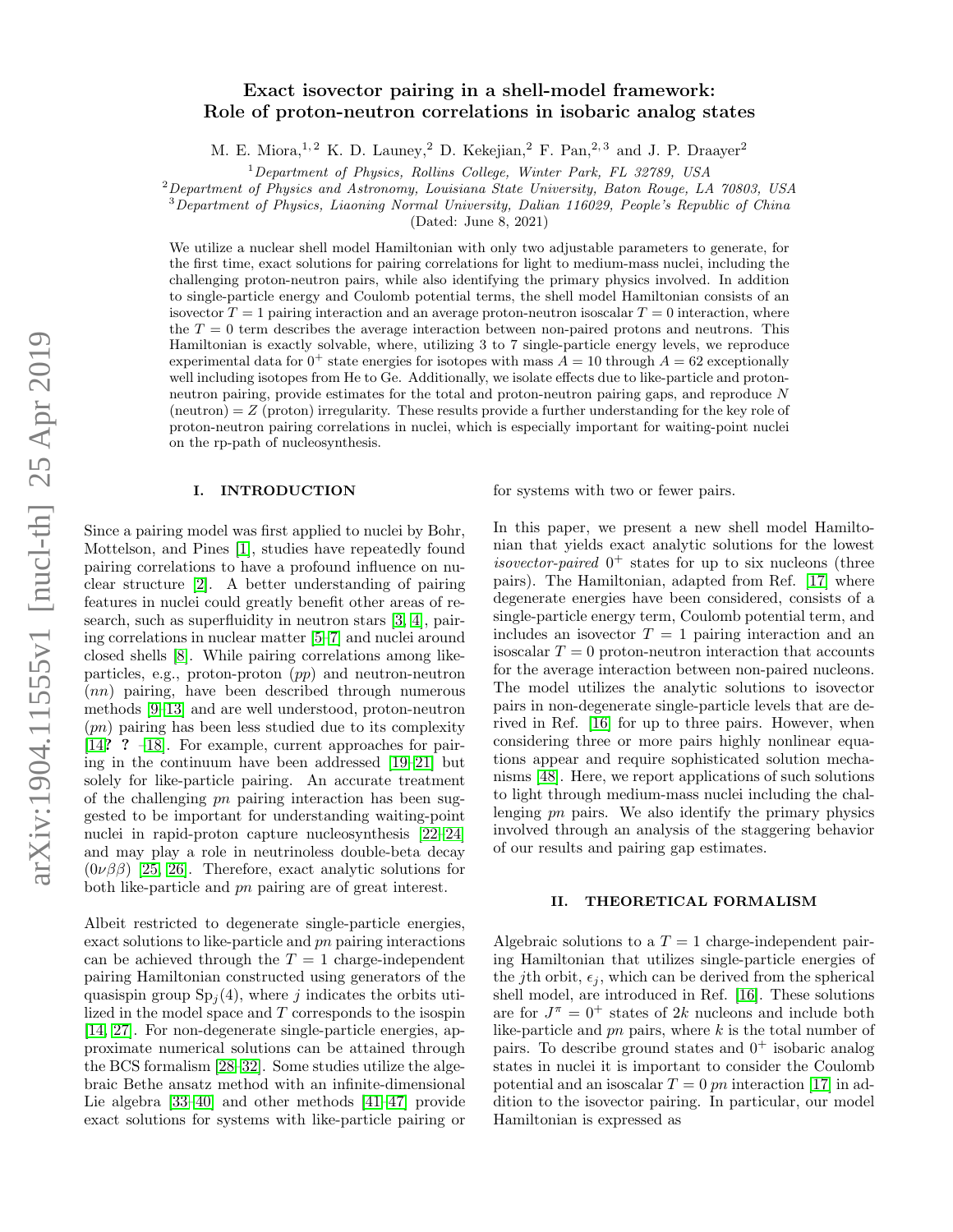<span id="page-2-0"></span>
$$
\hat{H} = \sum_{j} \varepsilon_{j} N_{j} - G \sum_{jj'\mu} A_{j,\mu}^{\dagger} A_{j',\mu}
$$
\n
$$
+ \alpha \left( \hat{T}^{2} - \frac{N}{2} \left( \frac{N}{2} + 1 \right) \right) + V_{\text{Coul}},
$$
\n(1)

where  $G > 0$  is the pairing strength, and  $\alpha$  is the strength of the additional isoscalar  $T = 0$  interaction, which can be understood as the average interaction between nonpaired protons and neutrons in a  $T = 1$  pair as shown in Ref. [\[27\]](#page-10-17) (also related to the symmetry term). The nucleon number operator  $N_j$ , pair creation  $A_{j,\mu}^{\dagger}$  and annihilation  $A_{j,\mu} = (A_{j,\mu}^{\dagger})^{\dagger}$  operators, where  $\mu = +, -, 0$ indicates  $pp$ ,  $nn$ , and  $\ddot{p}n$  pairs, respectively, together with the isospin operators  $\hat{T}_{j,\pm 1}$  and  $\hat{T}_{j,0}$  are generators of the  $Sp<sub>j</sub>(4)$  group. The total number operator is given by  $N = \sum_j N_j$ , which is also  $N = 2k$ , and  $V_{\text{Coul}}$  denotes the Coulomb interaction. The Hamiltonian is initially solved for the first two terms in Eq. [\(1\)](#page-2-0), as described in the next section, resulting in eigenstates that have  $k, T$ , and  $T<sub>z</sub>$  as good quantum numbers (or, equivalently, proton and neutron numbers along with  $T$ ); in this basis the  $\alpha$  term is diagonal, resulting in additional energy given by  $\alpha(T(T+1) - k(k+1))$ . The Coulomb term is also diagonal and its contribution is accounted by an estimate given in Ref. [\[49\]](#page-10-27), as described in Sec. [II B.](#page-2-1)

## A. Exact isovector pairing solutions for up to six nucleons

Exact solutions for non-degenerate single-particle energies and isovector  $T = 1$  pairing interaction [first] two terms of Eq. [\(1\)](#page-2-0) for  $k \leq 3$  are derived for selected permutations of the permutation group  $S_k$  in Ref. [\[16\]](#page-10-25). As described in Ref. [\[16\]](#page-10-25), the method uses elements of the Gaudin algebra  $\mathcal{G}(\text{Sp}(4)), A^{\dagger}_{\mu}(x) =$  $\sum_j$  $\frac{A^{\dagger}_{j,\mu}}{1+\varepsilon_jx},\;\;A_{\mu}(x)\;\;=\;\;\sum_j\frac{A_{j,\mu}}{1+\varepsilon_jx}$  $\frac{A_{j,\mu}}{1+\varepsilon_jx}$ ,  $T_{\mu}(x) = \sum_j \frac{T_{j,\mu}}{1+\varepsilon_j}$  $\frac{1_{j,\mu}}{1+\varepsilon_jx},$ and  $N(x) = \sum_j \frac{N_{j,\mu}}{1+\epsilon_j}$  $\frac{N_{j,\mu}}{1+\varepsilon_jx}$ , where  $x = \{x_1, x_2, \ldots, x_k\}$ are spectral parameters for  $k$  pairs. Hence, one can solve the Hamiltonian,  $\hat{H} = \partial N/\partial x|_{x=0} +$  $GA^{\dagger}(0)$  ·  $A(0)$  using the Bethe ansatz wave function  $|k; \zeta; [\lambda]_k, TT_z \rangle = \sum_{P \in S_k} Q^{[\lambda]}(x_{P_1}, x_{P_2}, \dots, x_{P_k})$  $\{A^{\dagger}(x_{P_1}) \times A^{\dagger}(x_{P_k}) \times \cdots \times A^{\dagger}(x_{P_k})\}^{TT_z} |0\rangle$ , that describes a k-paired state with  $|0\rangle$  the seniority-zero state, where  $[\lambda]_k$  is an irrep of the permutation group  $S_k$  containing k boxes in the corresponding Young diagram and P labels all possible permutations. As a result, the expansion coefficients  $Q^{[\lambda]}$  and the spectral parameters,  $x_1, \ldots, x_k$ , are determined. In Ref. [\[16\]](#page-10-25) solutions are derived for the cases  $k = 1, T = 1$  along with  $k = 2$  and 3 for  $T = 0, ..., k$ .

It is important to note that this method leads to highly nonlinear equations that become more challenging to solve as  $k$  increases. Therefore, to find solutions and reduce the number of singularities we have modified the spectral parameters of Ref. [\[16\]](#page-10-25), such that in numerical calculations we use  $y_i \equiv 2/x_i$  where  $i = 1, 2, \ldots, k$ . Additionally, we utilize an average single-particle energy  $\epsilon_{\text{avg}}$  defined as

$$
\epsilon_{avg} = \frac{\sum_{j} (\Omega_j \epsilon_j)}{\sum_{j} \Omega_j},
$$
\n(2)

where  $\Omega_j = j + \frac{1}{2}$  is the j-level degeneracy. Hence, the energies utilized are taken with respect to this average energy,  $\varepsilon_j = \epsilon_j - \epsilon_{avg}$ . In the appendix we briefly outline the main equations, which have been derived in Ref. [\[16\]](#page-10-25), in terms of the different variables used in the present numerical calculations.

#### <span id="page-2-1"></span>B. Coulomb potential

We include the Coulomb potential  $(V_{\text{Coul}})$  by using esti-mates provided in Ref. [\[49\]](#page-10-27). Defining  $N_+$ ,  $N_-$ , and A as the valence proton, neutron, and the atomic numbers of nuclei, respectively, we first calculate  $V_{\text{Coul}}$  of isotopes with  $N_+ = N_-.$  These energies are then used to calculate  $V_{\text{Coul}}$  when  $Z > Z_s$  and  $Z < Z_s$ . If  $N_+ = N_-$  and  $N_{+} \leq 20$  then  $V_{\text{Coul}}$  is given as

<span id="page-2-2"></span>
$$
V_{\text{Coul}}(A, N_{-}) = 0.162N_{-}^{2} + 0.95N_{-} - 18.25. \tag{3}
$$

However, if  $N_+ = N_-$  and  $N_+ > 20$  then  $V_{\text{Coul}}$  is defined as

$$
V_{\text{Coul}}(A, N_{-}) = 0.125N_{-}^{2} + 2.35N_{-} - 31.53. \tag{4}
$$

Next we calculate  $V_{\text{Coul}}$  when  $N_+ \neq N_-$  and  $N_+ > N_-,$ where the relation for this case is

$$
V_{\text{Coul}}(A, N_{+}) = V_{\text{Coul}}(A, N_{+} - 1)
$$
(5)  
+ 1.44  $\frac{N_{+} - \frac{1}{2}}{A^{1/3}} - 1.02$ .

However, if  $N_+ \neq N_-$  and  $N_+ < N_-$  then  $V_{\text{Coul}}$  is

<span id="page-2-3"></span>
$$
V_{\text{Coul}}(A, N_{+}) = V_{\text{Coul}}(A, N_{+} + 1)
$$
(6)  
- 1.44  $\frac{N_{+} + \frac{1}{2}}{A^{1/3}} + 1.02$ .

The relations [\(3-](#page-2-2)[6\)](#page-2-3) were used to calculate the Coulomb potentials for even-A isotopes in the mass ranges  $A =$  $10 - 16$ ,  $A = 34 - 46$ , and  $A = 50 - 56$ . These energies were accounted for when reproducing the experimental energy spectra for these mass ranges.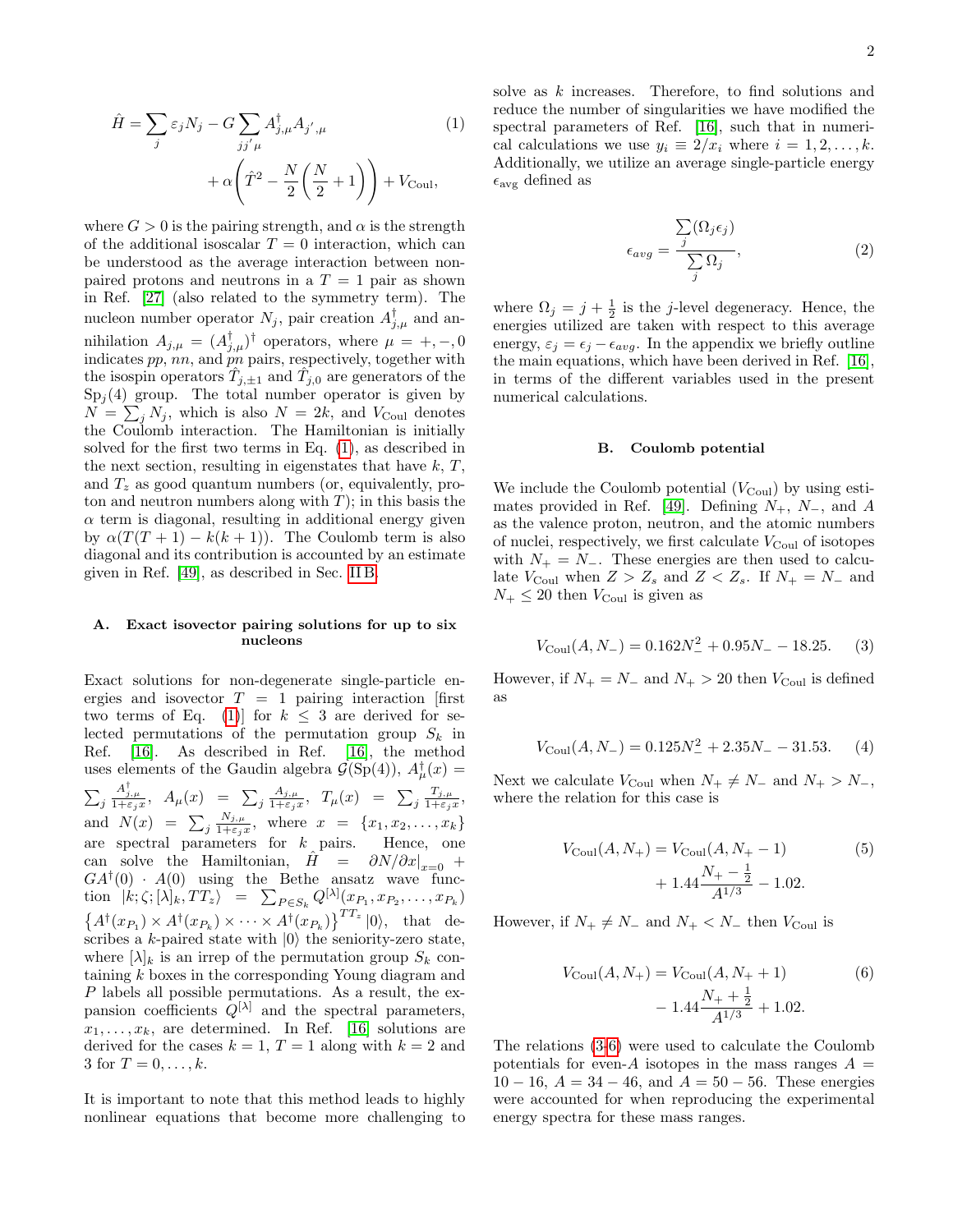## III. RESULTS AND DISCUSSION

The present model, which accounts for both pn and likeparticle pairing, has been successfully applied to even-A nuclei for up to six particles above and below the  $^{16}O$ ,  $^{40}Ca$ , and  $^{56}Ni$  cores. In particular, using only two adjustable parameters,  $G$  and  $\alpha$ , and experimentally deduced single-particle energies we calculate exact solutions for the  $J^{\pi} = 0^{+}$  binding energies in even-even (ee) nuclei and the lowest isobaric analog  $0^+$  excited states in oddodd (oo) nuclei (which correspond to the ground state of the even-even neighbor), together with pair-excitation 0 <sup>+</sup> states. Using these solutions we are able to reproduce the experimental energy spectra as well as utilize discrete derivatives of the energy function to describe fine pairing features of these light to medium-mass nuclei off closed shells.

## A. Energy spectra for isotopes around  $^{16}O$ ,  $^{40}Ca$ , and  $56\text{Ni}$

In our model we use single-particle energies deduced from the experimental energy spectrum of  $A_{\text{core}} \pm 1$  nuclei for a core of mass  $A_{\text{core}}$ . These single-particle energies are non-degenerate, thus providing more accurate solutions as compared to an earlier algebraic model based on the  $Sp(4)$  group [\[17\]](#page-10-24), or equivalently on the  $O(5)$  group, that utilizes the same Hamiltonian. Indeed, it is crucial for our model to consider non-degenerate energies due to the comparatively large energy gap between levels, which is on the order of approximately 1 MeV. The experimentally deduced single-particle energies and the model parameters utilized in the Hamiltonian are listed in Table [I](#page-3-0) for their respective cores. It should be noted that the  $0d_{5/2}$  single-particle energy level in the <sup>55</sup>Ni energy spectrum has yet to be experimentally determined, leaving us unable to utilize this energy in our Hamiltonian. This truncation in the model space may account for deviations from experiment for even- $A$  isotopes in the mass range  $50 \leq A \leq 54$ .

The model parameters were determined by first adjusting G for the  $k = T$  cases where the  $\alpha$ -term of the Hamiltonian has zero contribution to the  $0^+$  energy of the isobaric analog states. Next,  $\alpha$  was adjusted for the  $k \neq T$  cases where both the pn isoscalar and isovector interactions contribute significantly. We find that, while typically particles and holes (above and below a core, respectively) can be described by the same G and  $\alpha$  values, a larger pairing strength, G, is required for the lightest nuclei below the <sup>16</sup>O core in the mass range  $10 \leq A \leq$ 14. This, however, is in agreement with G proportional to  $(17 \pm 1)/A$  and  $\alpha$  proportional to  $36 \pm 3/A$ , which is supporded by earlier estimates [\[8\]](#page-10-6).

Our model very closely reproduces the energy of the lowest  $0^+$ ,  $T = 0, \ldots, 3$  states of ee and oo nuclei for up to

<span id="page-3-0"></span>

|            | $\text{Core}$ Particles (MeV) Holes (MeV)                                                           |  |
|------------|-----------------------------------------------------------------------------------------------------|--|
|            | $G = 0.55$   $G = 1.65$                                                                             |  |
|            | $\alpha = 2.445$                                                                                    |  |
| $^{16}$ O  | $\varepsilon_{0d_{5/2}} = -4.14 \left[ \varepsilon_{0p_{1/2}} \right] = 15.66$                      |  |
|            | $\varepsilon_{1s_{1/2}} = -3.27$ $\varepsilon_{0p_{3/2}} = 21.84$                                   |  |
|            | $\varepsilon_{0p_{3/2}} = 0.94$ $\varepsilon_{0s_{1/2}} = 23.22$                                    |  |
|            | $\varepsilon_{0f_{7/2}}=1.55$                                                                       |  |
|            | $\varepsilon_{1d_{3/2}}=0.41$                                                                       |  |
|            | $\varepsilon_{0f_{5/2}}=-0.29$                                                                      |  |
|            | $\varepsilon_{1p_{1/2}} = -1.09$                                                                    |  |
| $^{40}$ Ca | $G = 0.45$                                                                                          |  |
|            | $\alpha = 1.229$                                                                                    |  |
|            | $\varepsilon_{0f_{7/2}} = -8.36 \; \big  \varepsilon_{1s_{1/2}} = 18.10$                            |  |
|            | $\varepsilon_{1p_{3/2}} = -6.42 \left[ \varepsilon_{0d_{3/2}} \right] = 15.64$                      |  |
|            | $\varepsilon_{0f_{5/2}} = -5.79 \left[ \varepsilon_{0d_{5/2}} \right] = 20.07$                      |  |
|            | $\varepsilon_{1p_{1/2}}=-4.75$                                                                      |  |
|            | $\varepsilon_{0g_{9/2}} = -3.91$                                                                    |  |
|            | $G = 0.33$                                                                                          |  |
|            | $\alpha = 1.000$                                                                                    |  |
|            | $^{56}\text{Ni}\left \varepsilon_{1p_{3/2}}\right.=-10.25\left \varepsilon_{1s_{1/2}}\right.=19.83$ |  |
|            | $\varepsilon_{0f_{5/2}} = -9.48 \left[ \varepsilon_{0d_{3/2}} \right] = 20.40$                      |  |
|            | $\varepsilon_{1p_{1/2}} = -9.14 \left[ \varepsilon_{0f_{7/2}} \right] = 16.64$                      |  |
|            | $\varepsilon_{0g_{9/2}} = -7.24$                                                                    |  |

TABLE I: Experimentally deduced single-particle energy levels and model parameters utilized in the Hamiltonian for nuclei up to 6 nucleons above and below the  $^{16}O$ ,  $^{40}Ca$ , and  $^{56}Ni$  cores.

six particles above and below the <sup>16</sup>O, <sup>40</sup>Ca, and <sup>56</sup>Ni cores (Fig. [1\)](#page-4-0). The theoretical and experimental energy spectrum of individual isotopes are listed for allowed isospin values. Though only like-particle pairing occurs when  $k = |T_z|$ , our model accounts for pn pairing as well, which is a significant feature, as it permits the calculation of the binding energies for isotopes when  $k \neq |T_z|$ and the especially interesting  $N = Z$  case.

## B. Comparison to ab initio results for  ${}^{12}$ C

A recent paper [\[50\]](#page-10-28) reported ab initio symmetry-adapted no-core shell model (SA-NCSM) calculations [\[51\]](#page-10-29) for the low-lying spectrum of <sup>12</sup>C using the realistic nucleon-nucleon interaction JISP16 [\[52\]](#page-10-30) for  $\hbar\Omega = 20$  MeV and  $N_{\text{max}} = 8$  (or, including 10 harmonic oscillator major shells). The third  $0^+$  state in the SA-NCSM calculations has been identified as the lowest  $0^+$ ,  $T = 1$  state with excitation energy 21.42 MeV. This is consistent with the 18.16 MeV value calculated using our model (Fig. [1\)](#page-4-0). Furthermore, the wave functions for the lowest isobaric analog  $0^+$  states in <sup>12</sup>B, <sup>12</sup>C, and <sup>12</sup>N are expected to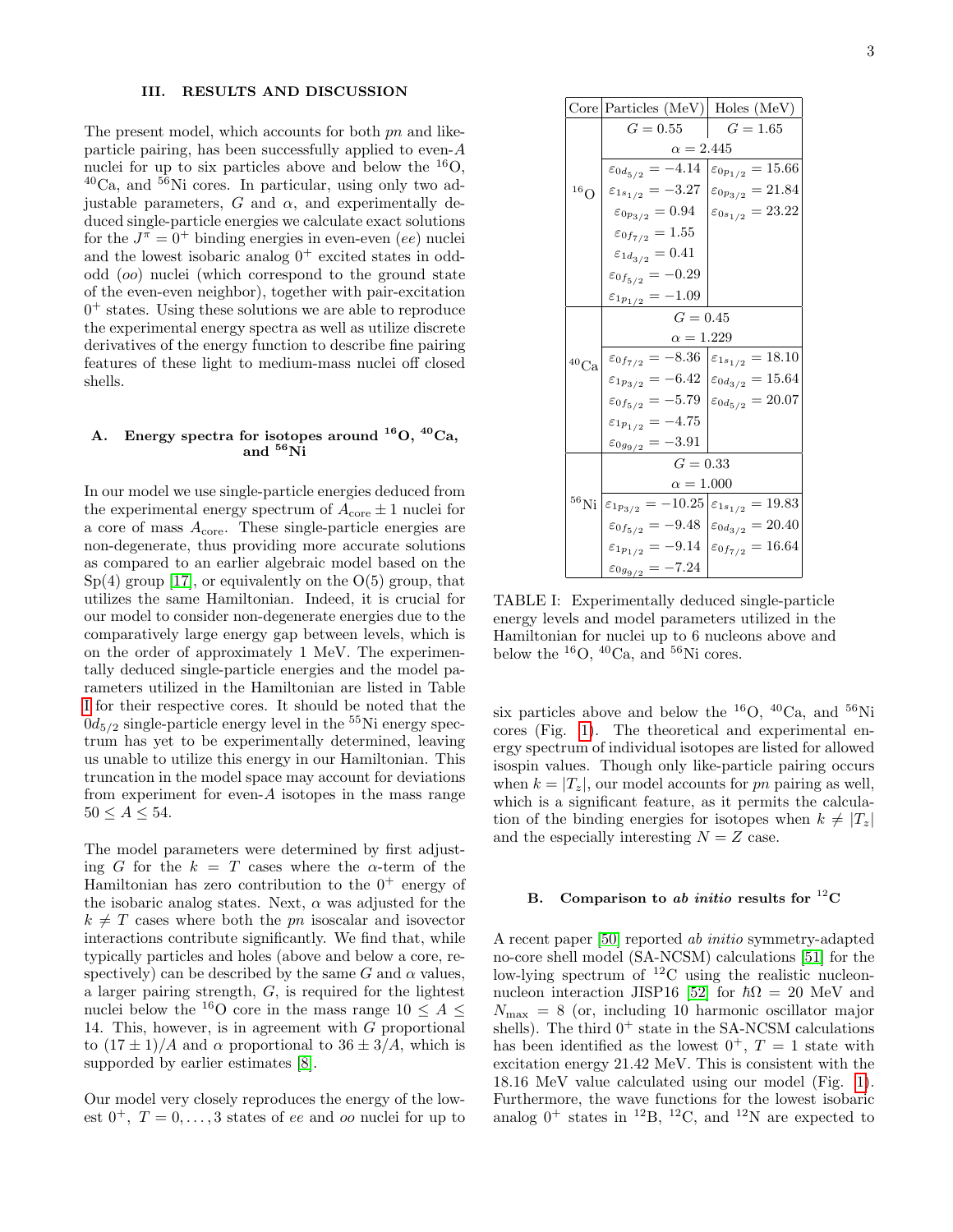<span id="page-4-0"></span>

FIG. 1: (Color online) Theoretical energy spectra (colored shapes) compared to experiment (black crosses) for  $0^{\text{+}};0,..,3$  binding energies and lowest isobaric analog  $0^{\text{+}};0,..,3$  excited states of isotopes above and below the (a)  $16$ O core; (b)  $40$ Ca core; (c)  $56$ Ni core.

have very similar spatial parts, or deformation. Indeed, the SA-NCSM calculations reveal that this  $0^+$  state in  $12^1$ C is predominantly oblate with intrinsic spin 1, that is, the  $(\lambda \mu) = (12)$  basis state contributes ~ 61% to this state, where  $(\lambda \mu)$  are the deformation-related SU(3) quantum numbers [\[53\]](#page-10-31). Exactly the same deformation dominates in the isobaric analog  $0^+$  state of <sup>12</sup>N. The dominant features of these isobaric analog  $0^+$  states in  $A = 12$  can be explained by strong pairing correlations (an isovector pair excitation given by the present model) as well as by strong collective modes, as suggested by the SA-NCSM. This is an interesting result pointing to the close interplay and overlap of pairing and deformation degrees of freedom, which has been also observed in other studies [\[54](#page-10-32)[–56\]](#page-10-33).

#### C. Discrete derivatives and fine structure effects

In this section a noteworthy test for the theory is implemented and applied to the lowest isobaric analog  $0^+$ states of ee and oo nuclei in the mass ranges  $10 \leq A \leq$ 22, 34  $\leq A \leq 46$ , and  $50 \leq A \leq 56$ . By considering the discrete derivatives of the energy function with respect to particle number, we are able to investigate the capability of the present model to reproduce fine features of nuclear dynamics. We utilize the formulae of Ref. [\[57\]](#page-10-34), some of which are provided here for completeness, and follow the analysis reported in there. The discrete approximations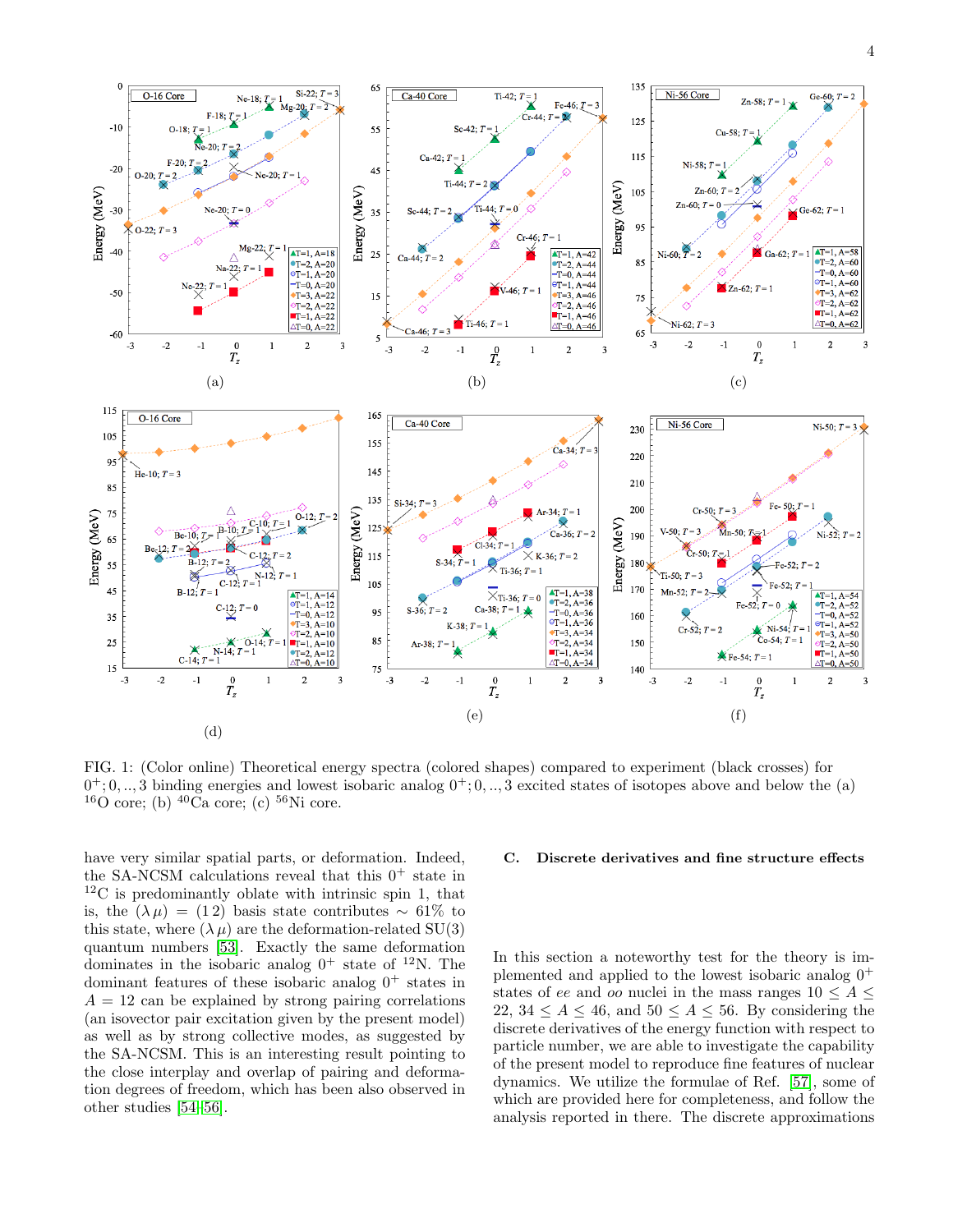of the  $E_0$  energy are given as

<span id="page-5-0"></span>
$$
Stg_{\delta}^{(m)}(x) = \frac{Stg_{\delta}^{(m-1)}(x+\frac{\delta}{2})-Stg_{\delta}^{(m-1)}(x-\frac{\delta}{2})}{\delta}, \ m \ge 2,
$$
  
\n
$$
Stg_{\delta}^{(1)}(x) = \begin{cases} \frac{E_0(x+\frac{\delta}{2})-E_0(x-\frac{\delta}{2})}{\delta}, \ m \text{-even} \\ \frac{E_0(x+\delta)-E_0(x)}{\delta}, \ m \text{-odd}, \end{cases} (7)
$$

where the variable  $x = \{n, T_z, N_+, N_-\}$  with  $n, N_+,$ and N<sup>−</sup> denoting the valence particles, valence protons and valence neutrons, respectively, and where increment  $\delta \geq 1$ . These approximations [\(7\)](#page-5-0) eliminate the large mean-field contributions (hence, often referred to as "energy filters") and reveal the nuclear fine structure effects of pairing correlations. This is also true for the mixed derivatives, which are defined as

$$
Stg_{\delta_1, \delta_2}^{(2)}(x, y) = \frac{E_0(x + \delta_1, y + \delta_2) - E_0(x + \delta_1, y)}{\delta_1 \delta_2} (8)
$$

$$
- \frac{E_0(x, y + \delta_2) + E_0(x, y)}{\delta_1 \delta_2},
$$

where the variables  $(x, y) = \{n, T_z, N_{+1}, N_{-1}\}\$ and increments  $\delta_{1,2} \geq 1$ . We investigate different types of discrete derivatives of both the theoretical energies  $E_0$  with their experimental counterparts, and analyze their staggering patterns. In our studies,  $E_0$  is the energy plotted in Fig. [1](#page-4-0) with the Coulomb interaction removed. By removing the Coulomb interaction, we isolate and study phenomena governed solely by the nuclear interaction.

As suggested in Refs. [\[27,](#page-10-17) [57–](#page-10-34)[59\]](#page-10-35), the significance of various energy filters can be understood using phenomenological arguments that can be given a simple and useful graphical representation. Specifically, in the following subsections, each nucleus is represented by an inactive part, or a general ee or oo nucleus, schematically illustrated by a box,  $\Box$ , in which the interaction between the constituent particles does not change for a given energy filter. Active particles are represented by solid or empty dots for protons or neutrons, respectively, above the box.

1. Discrete derivatives with respect to the number of pairs and isospin projection: staggering behavior and pairing gaps

The description of pn pairing correlations is crucial for reproducing staggering behavior and pairing gaps. The  $Stg_1^m(T_z)$  and  $Stg_2^m(2k)$  energy differences,  $m = 1, 2, ...,$ isolate effects related to the various types of pairing in addition to changes in energy due to the different isospin values (symmetry term). We investigate these effects and provide insight into pairing correlations for ee and oo nuclei through analysis of the  $Stg_1^2(T_z = 0)$ , k-odd and  $Stg_2^2(2k)$ ,  $T=1$  discrete derivatives in terms of the pairing gap relation

<span id="page-5-1"></span>
$$
\tilde{\Delta} \equiv \Delta_{pp} + \Delta_{nn} - 2\Delta_{pn} \approx \frac{1}{2} (\stackrel{\bullet \bullet}{\Box} + \stackrel{\circ \circ}{\Box} - 2 \stackrel{\bullet \circ}{\Box}). \tag{9}
$$

The result [\(9\)](#page-5-1) is a measure of the difference in the isovector pairing energy between ee and oo nuclei and follows from the well-known definition of the empirical likeparticle pairing gap [\[8\]](#page-10-6)

<span id="page-5-4"></span>
$$
\Delta_{pp(nn)} \equiv \frac{1}{2} (BE(N_{+1} \pm 1, N_{-1} \mp 1) \qquad (10)
$$

$$
- BE(N_{+1} - 1, N_{-1} - 1)
$$

$$
- 2[BE(N_{\pm 1}, N_{\mp 1} - 1) - BE(N_{+1} - 1, N_{-1} - 1)])
$$

$$
= \frac{1}{2} (\stackrel{\bullet}{\Box} - \Box - 2[\stackrel{\bullet}{\Box} - \Box]),
$$

which isolates the isovector pairing interaction of the  $(N_{\pm 1})^{th}$  and  $(N_{\pm 1} + 1)^{th}$  protons (neutrons) for an eveneven  $(N_{+1} - 1, N_{-1} - 1)$ -nucleus (denoted by a square) [\[59\]](#page-10-35). As defined in [\[27\]](#page-10-17), the pn isovector pairing gap,

<span id="page-5-2"></span>
$$
\Delta_{pn} \equiv \frac{1}{2} (BE(N_{+1}, N_{-1}) - BE(N_{+1}, N_{-1} - 1) (11)
$$

$$
- [BE(N_{+1} - 1, N_{-1})
$$

$$
- BE(N_{+1} - 1, N_{-1} - 1)])
$$

$$
= \frac{1}{2} (\overset{\bullet}{\Box} - \overset{\bullet}{\Box} - \overset{\bullet}{\Box} - [\overset{\circ}{\Box} - \Box]),
$$

is the pairing interaction of the  $(N_{+1})^{th}$  proton and the  $(N_{-1})$ <sup>th</sup> neutron. To correctly account for the  $T = 1$ mode of pn pairing one should consider in Eq.  $(12)$  the  $E_0$ energy of the *oo*  $(N_{+1}, N_{-1})$  nucleus (that is, the energy of the isobaric analog state rather than its ground state energy,  $BE$ ). For the remaining ee nuclei in Eq. [\(12\)](#page-5-3) replacing the symbol  $E_0$  with  $BE$  is justified.

For  $[(k+T_z)$ -even] and  $[(k+T_z)$ -odd] nuclei centered at  $N = Z$  ( $T_z = 0$ ) and  $N \neq Z$  ( $T_z \neq 0$ ), the second-order discrete derivative

<span id="page-5-3"></span>
$$
Stg_1^{(2)}(T_z) = E_0(T_z + 1) - 2E_0(T_z) + E_0(T_z - 1),
$$
  
2k = const, (12)

can be written in terms of the pairing gap  $\Delta$ ,

$$
Stg_1^{(2)}(T_z) \approx \begin{cases} 2\tilde{\Delta}, T_z = 0, k = \text{odd} \\ (-)^{(k+T_z)} \frac{4}{3(1+\delta_{T_z,0})} + V_r, \text{ otherwise,} \end{cases}
$$
 (13)

where in some cases the contribution from an additional residual nonpairing interaction  $V_r$  cannot be fully removed. For ee  $N = Z$  nuclei, the additional  $V_r$  term is a two-body interaction related to the nonpairing interaction of the three protons and three neutrons in oo nuclei. However, for the  $T_z \neq 0$  case of ee and oo nuclei the primary contribution of the residual interaction is from the symmetry energy. We also note that since  $pp$ ,  $nn$ , and  $pn T = 1$  pairs coexist [\[57,](#page-10-34) [60,](#page-10-36) [61\]](#page-10-37),  $Stg_1^{(2)}(T_z = 0)$  does not simply account for the energy gained when two pn pairs are created (in the first two oo nuclei) and energy lost to destroy a pp pair and a nn pair in an ee  $N = Z$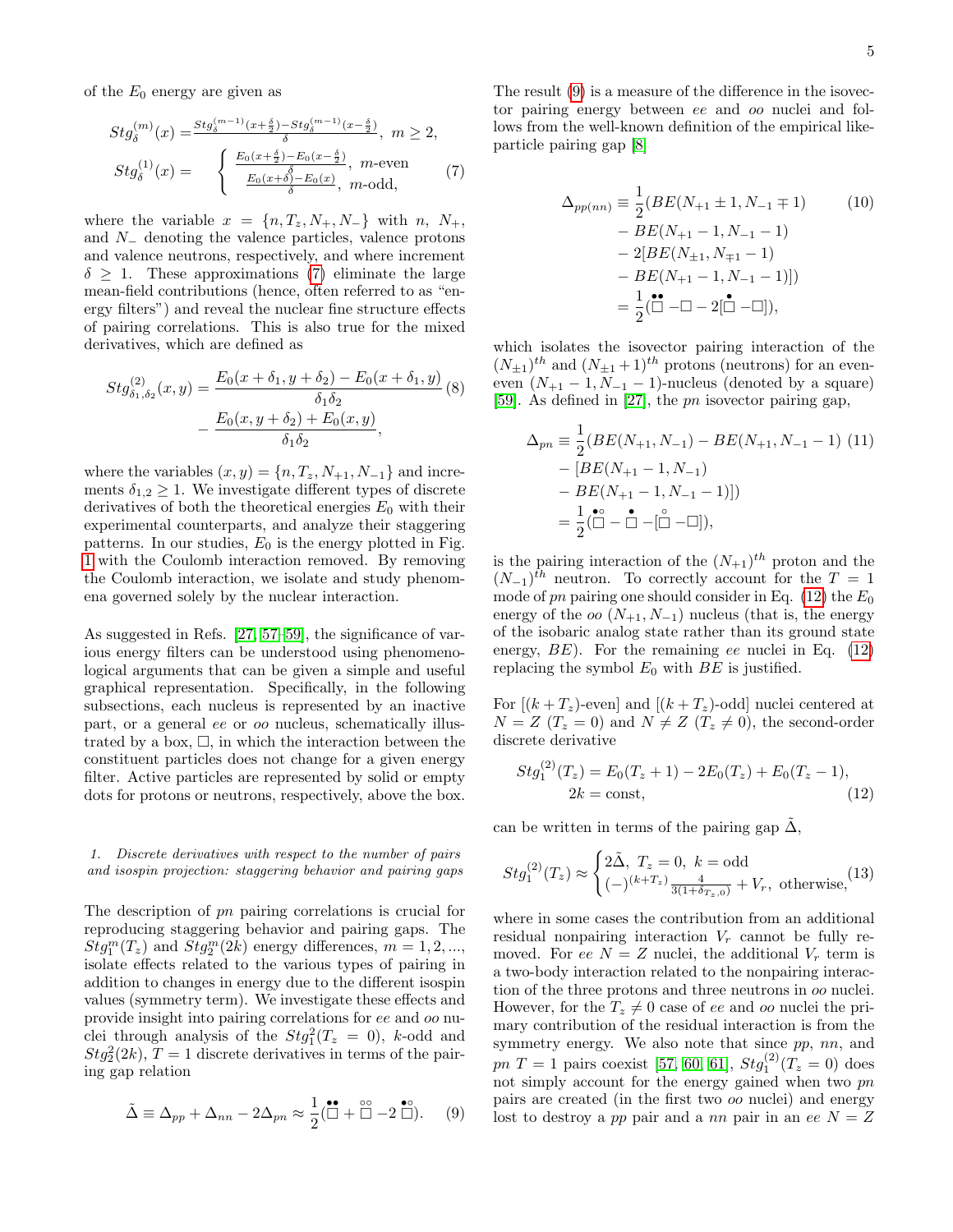nucleus. The relations  $(11-14)$  $(11-14)$  are based on the assumptions that the interaction of a particle within the box is independent of the type of added/removed particles and is the same for all protons (neutrons) above the box [\[27\]](#page-10-17). We utilize  $Stg_1^2(T_z=0)$  to isolate the effects related to like-particle and pn pairing, which is described primarily by the symmetry term of our Hamiltonian. For example, in Fig.  $2(a)$  the total energy and pairing energy contributions for  $A = 12$  are compared to experiment. Here, the symmetry energy contributes approximately 9 MeV to the total energy for  $T_z = 0$  and approximately 6 MeV for  $T_z = \pm 1$ , which highlights how crucial the isoscalar  $T = 0$  interaction is for reproducing the experimental energy in both Figs. [2\(](#page-7-0)b) and (c). It is important to note the considerable differences in the energy ranges from Figs.  $2(a-c)$ . The large, yet gradually decreasing, energy differences from  ${}^{16}O$  to  ${}^{56}Ni$  may be attributed to the single-particle energy levels considered in <sup>56</sup>Ni calculations, which are much closer in energy compared to those utilized for  ${}^{16}O$  and  ${}^{40}Ca$ .

The second-order discrete derivative with respect to 2k (for a constant  $T_z$ ),

<span id="page-6-0"></span>
$$
Stg_2^{(2)}(2k) = \frac{E_0(2k+2) - 2E_0(2k) + E_0(2k-2)}{4},
$$
  
=  $\frac{1}{4}(\stackrel{\bullet}{\Box} - 2\stackrel{\bullet}{\Box} - \Box),$ 

is related to the isovector pairing gap  $\tilde{\Delta}$  [\[57\]](#page-10-34),

$$
Stg_2^{(2)}(2k) \approx (-)^{(k+T_z)}\frac{\tilde{\Delta}}{3} + V_r, \tag{14}
$$

where in the *oo* case  $V_r$  is the nonpairing interaction of the last two protons with the last two neutrons in the  $(2k+2)$  nucleus. The additional nonzero contribution of the symmetry energy prevents the isolation of the pairing gap relation  $\Delta$  through Eq. [\(14\)](#page-6-0). However, by using only the first two terms of the Hamiltonian [\(1\)](#page-2-0) in the calculations for  $E_0$ , we can eliminate the contribution of the symmetry energy. Hence, the staggering amplitude of the theoretical total pairing energy, which includes likeparticle and pn pairing energies, can provide an estimate of the  $\Delta$  pairing gap using Eq. [\(14\)](#page-6-0). As an example, Fig. [\(3\)](#page-7-1) shows the total pairing gap for  $A = 60$  isotopes, which is estimated to be between 1.5-2.4 MeV. Since the approximation [\(15\)](#page-6-1) does not considerably fluctuate compared to the pn pairing gaps with respect to  $T<sub>z</sub>$  [\[57\]](#page-10-34), we utilize the experimentally deduced like-particle pairing approximation,

<span id="page-6-1"></span>
$$
\Delta_{pp} + \Delta_{nn} \approx \frac{24}{\sqrt{A}}.\tag{15}
$$

Using the total pairing gap [\(14\)](#page-6-0) and its relation to the pn and like-particle gap [\(9\)](#page-5-1), we provide an estimate for the pn pairing gap  $2\Delta_{pn}$  that is between 0.5-1.5 MeV

for  $A = 60$ . The like-particle pairing gap estimate, compared to the pn gap, primarily contributes to the total gap for  $A = 60$ . We note that in this staggering filter the single-particle term discontinuity may have an effect, and for lighter isotopes, where the energy difference between single-particle energies is larger, the effect is also larger.

## 2. Discrete derivatives with respect to proton and neutron numbers:  $N = Z$  irregularities

As discussed in Ref. [\[57\]](#page-10-34), the second-order discrete mixed derivative  $\delta V_{pn}(Z, N),$ 

<span id="page-6-2"></span>
$$
\delta V_{pn}(Z,N) = \frac{E_0(Z+2,N+2) - E_0(Z+2,N)}{4}
$$

$$
-\frac{E_0(Z,N+2) + E_0(Z,N)}{4},
$$
(16)

represents, for even-even nuclei, the residual interaction between the last proton and the last neutron [\[58,](#page-10-38) [62\]](#page-10-39). It is well known that the attractive dip in the  $N = Z$ nuclei cannot be described by a model with an isovector interaction only. Hence, this filter is an important probe of the  $\alpha$ -term in the model Hamiltonian [\(1\)](#page-2-0) that is related to pn isoscalar interactions.

Following the convention from the previous subsections, Eq. [\(16\)](#page-6-2) can be graphically represented as

$$
\delta V_{pn}(Z,N) = \frac{1}{4} \overbrace{(\square}^{\bullet 2} - \overbrace{\square}^{\bullet \bullet} + \overbrace{\square}^{\circ \circ} - \square).
$$

In contrast to the previous filters, the relation [\(16\)](#page-6-2) does not display a consistent staggering pattern (Fig. [4\)](#page-8-0), but we expect that for fixed  $Z$  there is a significant change in energy when  $N = Z$ . In this study, this filter can be applied to only selected nuclei, since the calculations are carried for up to 3 pairs. The model reproduces experimentally deduced  $N = Z$  values for the C, O, Ar, Ca, Fe, and Ni isotopes. With the exception of Fe  $(Z = 26)$ the results agree remarkably well with the experimental data. The deviation may be as a result of the absence of the  $0d_{\frac{5}{2}+}$  single-particle energy level in our calculations, as described above. The good agreement points to the significance of the symmetry term in the model Hamiltonian [\(1\)](#page-2-0) and the physically relevant choice for the value of its strength  $\alpha$  (Table [I\)](#page-3-0).

#### IV. CONCLUSIONS

We have presented a new shell model Hamiltonian that yields exact solutions for the lowest isobaric analog  $J^{\pi}$  =  $0^+$ ,  $T = 0, \ldots, 3$  states that includes both like-particle and pn pairing, as well as a symmetry term that is related to pn isoscalar interactions. Adapted from Ref. [\[17\]](#page-10-24), the model Hamiltonian utilizes experimentally deduced non-degenerate single-particles energies and includes an isoscalar  $T = 0$  interaction, which describes the interaction of nonpaired nucleons. The present results are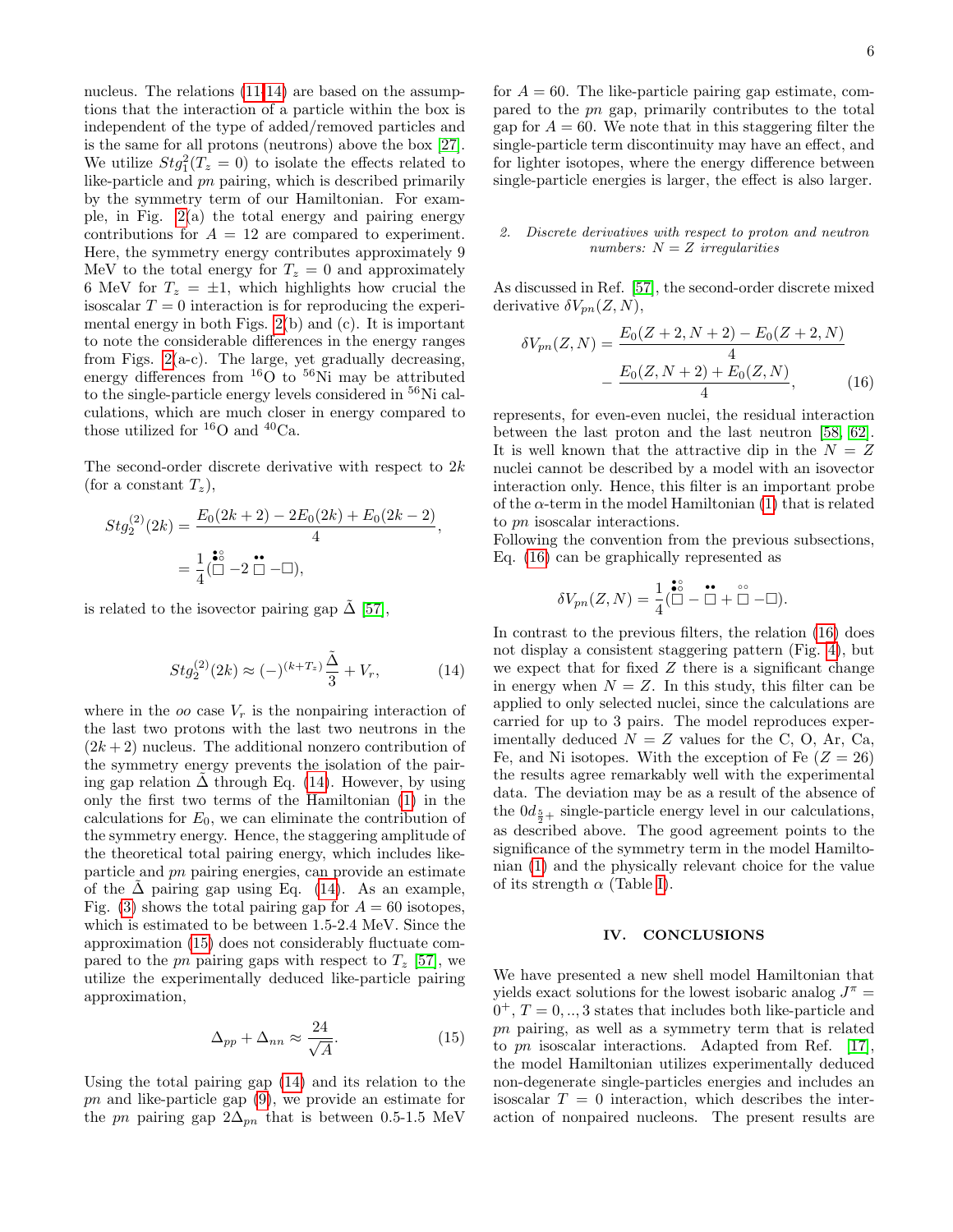<span id="page-7-0"></span>

FIG. 2: (Color online) Theoretical staggering amplitudes for the total energy (filled colored shapes) and the pn and like-particle pairing energies (empty colored shapes) compared to experiment (black crosses) for (a)<sup>16</sup>O; (b) <sup>40</sup>Ca; (c)  ${}^{56}$ Ni core, as a function of the isospin projection  $T_z$ .

<span id="page-7-1"></span>

FIG. 3: (Color online) Estimate for the total isovector pairing gap  $\tilde{\Delta}$ ,  $2\Delta_{pn}$ , and the empirical like-particle pairing gap  $\Delta_{pp} + \Delta_{nn} = 24/\sqrt{A}$  for  $A = 60$ .

based on the exact solutions for isovector pairing in nondegenerate single-particle energies derived in Ref. [\[16\]](#page-10-25). The model utilizes only two adjustable parameters: the pairing strength,  $G > 0$ , and  $\alpha$ , which is the strength of the isoscalar interaction. We applied our model to even-A nuclei for up to six particles above and below the <sup>16</sup>O, <sup>40</sup>Ca, and <sup>56</sup>Ni cores and reported exact solutions for shell model  $pp$ ,  $nn$ , and  $pn$  pairing correlations for  $ee$  and *oo* nuclei in the mass ranges  $10 \le A \le 22$ ,  $34 \le A \le 46$ , and  $50 \leq A \leq 62$ . When comparing our results to a recent ab initio study [\[50\]](#page-10-28) we found the same deformation dominates the isobaric analog  $0^+$  states in <sup>12</sup>N, where the dominant features of these isobaric analog states in  $A = 12$  can be explained by both strong pairing correlations and strong collective modes. In addition to remarkably reproducing the energy spectra, we investigated how

well the model captures fine features of nuclear dynamics by analyzing our results through discrete derivatives of the calculated energies. We isolated the effects related to like-particle and pn pairing through theoretical staggering amplitudes for the total, pn, and like-particles energies. Estimates for the total isovector pairing gap and pn contribution were provided for  $A = 60$ , where the total gap is between 1.5-2.5 MeV and the pn contribution is between 0.5-1.5 MeV. Additionally, the model correctly reproduces the  $N = Z$  irregularity, which is a signature of non negligible isoscalar pn interaction, and we showed that the attractive dip expected for  $N = Z$  nuclei was, indeed, well reproduced by the present results.

#### ACKNOWLEDGMENTS

We thank the National Science Foundation for supporting this work through the REU Site in Physics & Astronomy (NSF grant 1262890) at Louisiana State University. This work was supported by the U.S. National Science Foundation (OIA-1738287, ACI -1713690), SURA, CUSTIPEN, and the National Natural Science Foundation of China (11675071). This work benefitted from computing resources provided by Blue Waters, LSU (www.hpc.lsu.edu), and the National Energy Research Scientific Computing Center (NERSC). The Blue Waters sustained-petascale computing project is supported by the National Science Foundation (awards OCI-0725070 and ACI-1238993) and the state of Illinois, and is a joint effort of the University of Illinois at Urbana-Champaign and its National Center for Supercomputing Applications. We also thank Grigor H. Sargsyan for providing SA-NCSM calculations for comparison.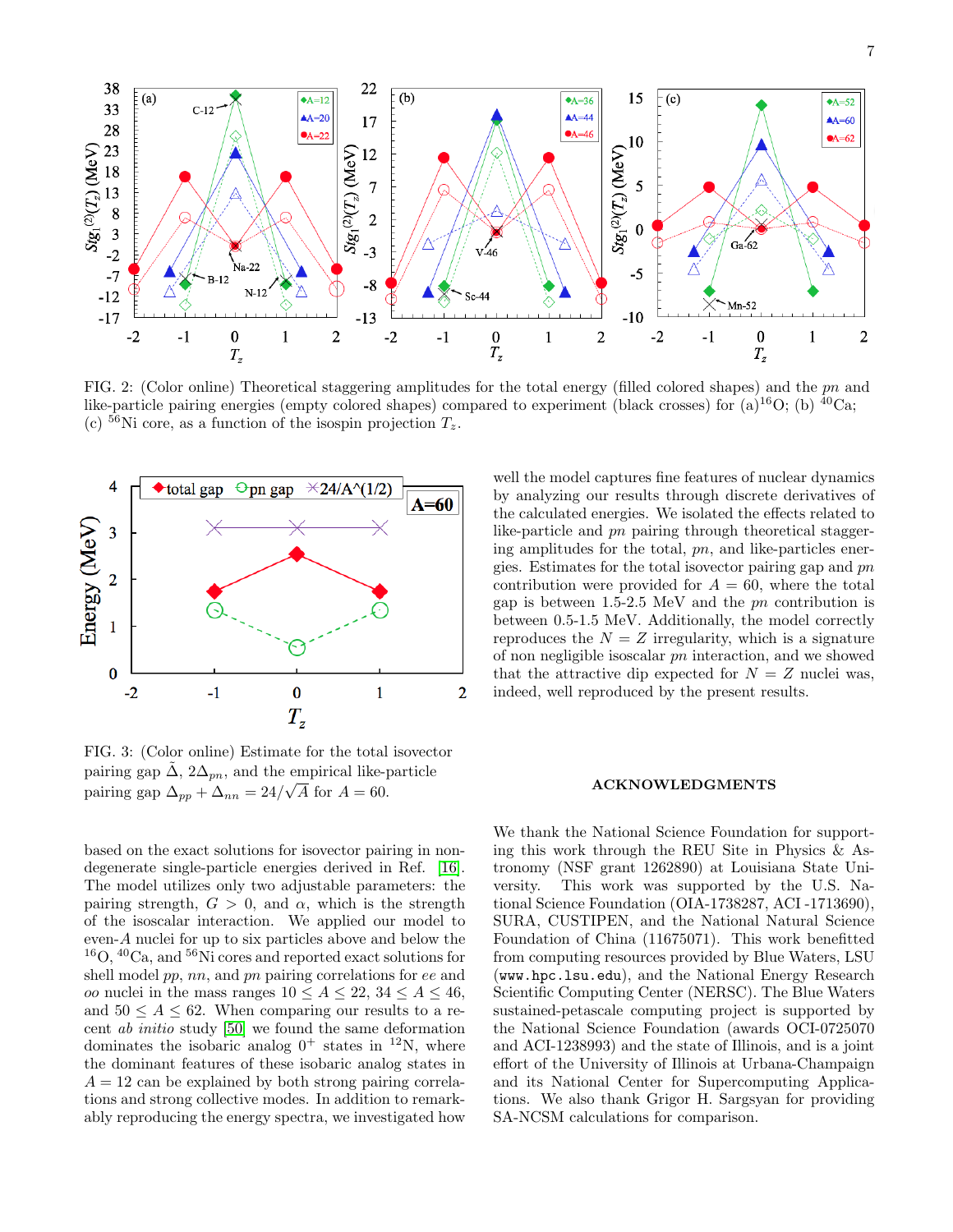<span id="page-8-0"></span>

FIG. 4: (Color online) The second-order discrete mixed derivative with respect to  $Z$  and  $N$ , shown for  $(a)$  $4 \le Z \le 10$ , (b)  $4 \le Z \le 10$ , and (c)  $4 \le Z \le 10$ , where the filled colored shapes correspond to the theoretical calculations and the empty shapes correspond to their experimental counterparts. The energy filter eliminates the mean-field contribution from the energy and isolates the residual interaction between the last proton and last neutron in even-even nuclei; the  $N = Z$  value is a probe for the pn isoscalar interaction, shown here for (a)  ${}^{12}$ C and  ${}^{16}O$ , (b)  ${}^{36}Ar$  and  ${}^{40}Ca$ , (c)  ${}^{52}Fe$  and  ${}^{56}Ni$ .

#### APPENDIX

The following equations are derived in Ref. [\[16\]](#page-10-25) and are presented here for completeness, since different variables have been employed in the present numerical calculations.

The  $k = 1$  case. As defined in Ref. [\[16\]](#page-10-25), there is only one irreducible representation (irrep) [1,0,0] of the permutation group  $S_1$ . The eigenvalue for the  $k = 1, T = 1$  case is given as

$$
E_{\zeta}^{[1]T=1} = y^{(\zeta)} + 2k\epsilon_{\text{avg}},\tag{17}
$$

where the inverse spectral parameter  $y^{(\zeta)}$  must satisfy

$$
1 + G \sum_{j} \frac{\Omega_j}{y^{(\zeta)} - 2\varepsilon_j} = 0.
$$
 (18)

The  $k=2$  case. This case is solved for  $T=0, 2$  of the irrep  $[2,0,0]$  and  $T = 1$  of the irrep  $[1,1,0]$  of the permutation group  $S_2$ , where the eigenvalues for the  $k = 2, T = 0, 1, 2$ cases are given as

$$
E_{\zeta}^{[2]T=2,0} = y_1^{(\zeta)} + y_2^{(\zeta)} + 2k\epsilon_{\text{avg}}.
$$
 (19)

The inverse spectral parameters  $y_1^{(\zeta)}$  and  $y_2^{(\zeta)}$  for  $T = 2, 0$ of [2,0,0] must simultaneously satisfy

$$
1 + G \sum_{j} \frac{\Omega_j}{y_i^{(\zeta)} - 2\varepsilon_j} \pm \frac{2G}{y_m^{(\zeta)} - y_i^{(\zeta)}} = 0, \qquad (20)
$$

where  $i = 1, 2, m = 2, 1, \text{ and } y_1^{(\zeta)} \neq y_2^{(\zeta)}$ .

The inverse spectral parameters  $y_1^{(\zeta)}$  and  $y_2^{(\zeta)}$  of the  $T = 1$ case of the irrep  $[1,1,0]$  must simulataneously satisfy

$$
1 + G \sum_{j} \frac{\Omega_j}{y_i^{(\zeta)} - 2\varepsilon_j} = 0,\tag{21}
$$

for  $i = 1, 2$ , where  $y_1^{(\zeta)} \neq y_2^{(\zeta)}$ .

The  $k=3$  case. The irreps [3], [2,1,0], and [1<sup>3</sup>] of the permutation group  $S_3$  are solved for  $T = 3, 1, T = 2$ , and  $T = 0$ , respectively, where the eigenvalue equation for all  $k = 3$  cases is

<span id="page-8-1"></span>
$$
E_{\zeta}^{[3]T=3,1}
$$
  
\n
$$
E_{\zeta}^{[1^3]T=0} = 2k\epsilon_{\text{avg}} + \sum_{i=1}^{3} y_i^{(\zeta)}.
$$
\n(22)

The inverse spectral parameters  $y_i^{(\zeta)}$  for  $i = 1, 2, 3$  for the  $T = 3$  and  $T = 0$  cases of Eq. [\(22\)](#page-8-1) must satisfy

$$
1 + G \sum_{j} \frac{\Omega_j}{y_i^{(\zeta)} - 2\varepsilon_j} - 2G \sum_{\substack{m \\ i \neq m}}^3 \frac{1}{y_i^{(\zeta)} - y_m^{(\zeta)}} = 0 \qquad (23)
$$

and

$$
1 + G \sum_{j} \frac{\Omega_j}{y_i^{(\zeta)} - 2\epsilon_j} = 0,\tag{24}
$$

respectively. The three resulting equations for both  $T = 3$  and  $T = 0$  when  $i = 1, 2, 3$  must be solved simultaneously, where the solutions are only valid when  $y_1^{(\zeta)} \neq y_2^{(\zeta)} \neq y_3^{(\zeta)}$ , which is due to the antisymmetric nature of the wavefunction [\[16\]](#page-10-25).

For  $T = 2, 1$  the inverse spectral parameters  $y_i^{(\zeta)}$  for  $i =$ 1, 2, 3 must satisfy

<span id="page-8-2"></span>
$$
1 + G \sum_{j} \frac{\Omega_j}{y_i^{(\zeta)} - 2\varepsilon_j} - G F_i^{[3,0,0]}(y_1, y_2, y_3) = 0, \quad (25)
$$

where, for simplicity, we introduce the relations  $a = y_1^{(\zeta)}$ ,  $b = y_2^{(\zeta)}$ , and  $c = y_3^{(\zeta)}$ . For  $T = 2$  there are two sets of equations for  $F_i^{[2,1,0]}(a, b, c)$  provided in [\[16\]](#page-10-25) that yield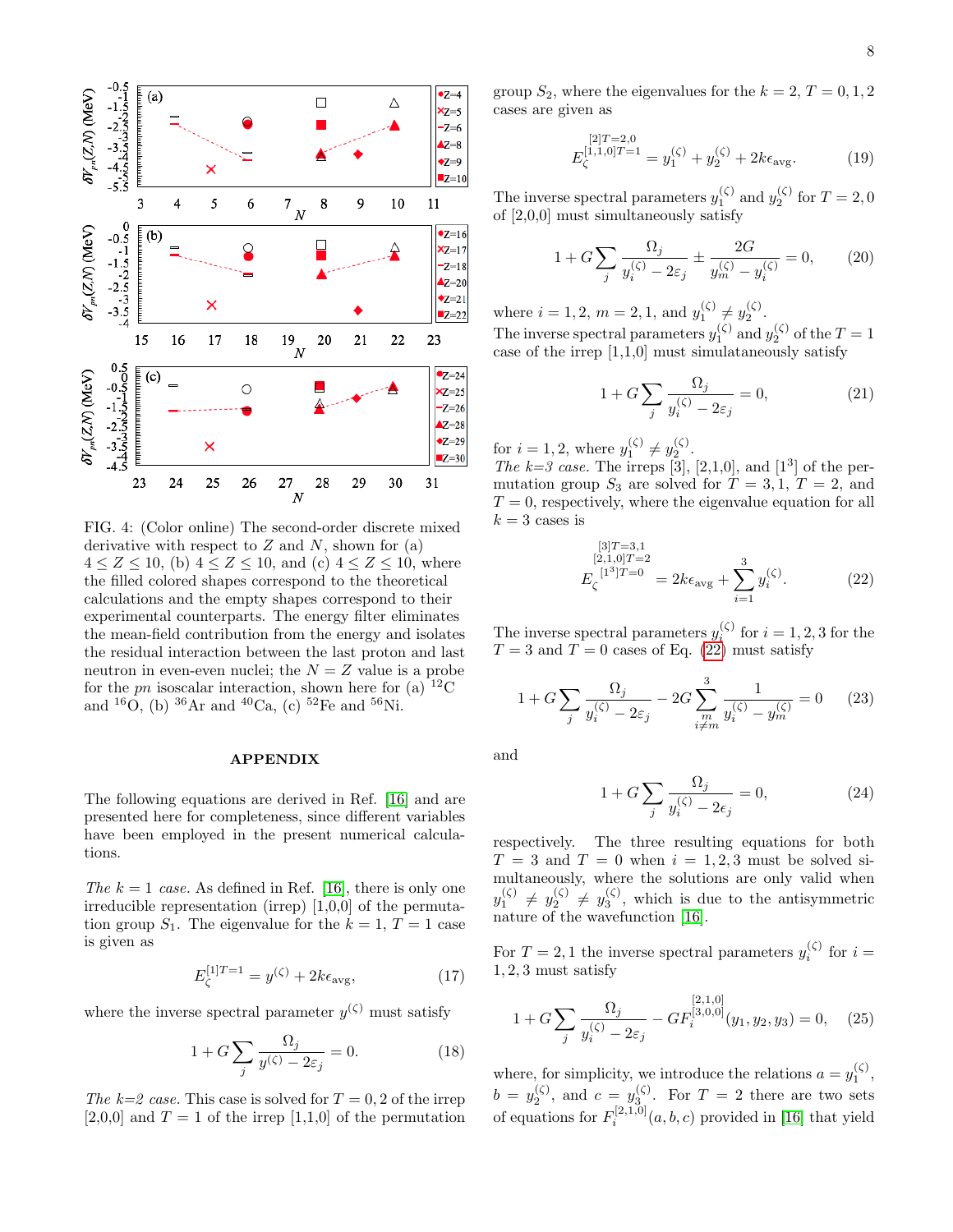<span id="page-9-0"></span>solutions for  $y_i^{(\zeta)}$  where  $i = 1, 2, 3$ . The first set of equations,

$$
R = \sqrt{a^2 + b^2 - bc + c^2 - a(b + c)}
$$

$$
F_1^{[21]} = -\frac{b + c - 2a - R}{(a - b)(a - c)},
$$
(26a)

$$
F_2^{[21]} = \frac{a - 2b + c - R}{(a - b)(b - c)},
$$
 (26b)

$$
F_3^{[21]} = \frac{a+b-2c-R}{(a-c)(c-b)},
$$
 (26c)

and the second set,

<span id="page-9-1"></span>
$$
F_1^{[2,1,0]} = \frac{b+c-2a-R}{(a-b)(a-c)},
$$
\n(27a)

$$
F_2^{[2,1,0]} = \frac{a - 2b + c + R}{(a - b)(b - c)},
$$
\n(27b)

$$
F_3^{[2,1,0]} = \frac{a+b-2c+R}{(a-c)(c-b)},
$$
\n(27c)

both produce solutions for [\(25\)](#page-8-2). The solutions provided by Eq. [\(26\)](#page-9-0) are only valid when  $y_1^{(\zeta)} = y_2^{(\zeta)} < y_3^{(\zeta)}$ ,  $y_1^{(\zeta)} = y_3^{(\zeta)} < y_2^{(\zeta)}$ , and  $y_2^{(\zeta)} = y_3^{(\zeta)} < y_1^{(\zeta)}$ , and solutions provided by Eq. [\(27\)](#page-9-1) are only valid when  $y_2^{(\zeta)} = y_1^{(\zeta)} >$  $y_3^{(\zeta)}, y_3^{(\zeta)} = y_1^{(\zeta)} > y_2^{(\zeta)}, \text{ and } y_3^{(\zeta)} = y_2^{(\zeta)} > y_1^{(\zeta)}.$ 

The most complicated case for  $k = 3$  is  $T = 1$ . The equa-tions for this case derived in [\[16\]](#page-10-25) include a  $\gamma$ -term and an  $\alpha$ -term that are not present in our adjusted equations, for we substituted  $\gamma = 1$  and the  $\alpha$  term. The set of equations for  $F_i^{[3,0,0]}(a,b,c)$  is

$$
F_1^{[3,0,0]} = \frac{b\beta - 2c(1+\beta) + a(2+\beta)}{(a-b)(a-c)(1+\beta)},
$$
\n(28a)

$$
F_2^{[3,0,0]} = -\frac{a+b+2b\beta-2c(1+\beta)}{(a-b)(b-c)(1+\beta)},
$$
 (28b)

$$
F_3^{[3,0,0]} = \frac{-a + c - b\beta + c\beta}{(a - c)(c - b)(1 + \beta)},
$$
 (28c)

where the relations for  $\beta$  that produce solutions are

<span id="page-9-2"></span>
$$
\beta_1 = \frac{1}{9(a-c)(-b+c)} \left( 2a^2 - 3b^2 + 4a(b-2c) \right) \tag{29}
$$

$$
+ 2bc + 3c^2 - \left( \frac{h_3}{(h_1 + h_2)^{1/3}} + (h_1 + h_2)^{1/3} \right) \right),
$$

$$
\beta_2 = -\frac{1}{36(a-c)(c-b)} \left( h_4 - \frac{2(\sqrt{3}i+1)h_5}{(h_1 + h_2)^{1/3}} \right) \tag{30}
$$

$$
+ 2(-1+\sqrt{3}i)(h_1 + h_2)^{1/3} \right),
$$

$$
\beta_3 = -\frac{1}{36(a-c)(c-b)} \left( h_4 - \frac{2(\sqrt{3}i-1)h_5}{(h_1 + h_2)^{1/3}} \right) \tag{31}
$$

$$
- 2(1+\sqrt{3}i)(h_1 + h_2)^{1/3} \right).
$$

The arguments  $h_{1,\dots,5}$  in [\(29-31\)](#page-9-2) are

$$
h_1 = -9(a - b)(a - c)(b - c)\sqrt{3D}
$$

$$
D = -9a^{6} + 27a^{5}b - 79a^{4}b^{2} + 113a^{3}b^{3} - 79a^{2}b^{4}
$$
  
+ 27ab<sup>5</sup> - 9b<sup>6</sup> + 27a<sup>5</sup>c + 23a<sup>4</sup>bc - 23a<sup>3</sup>b<sup>2</sup>c - 23a<sup>2</sup>b<sup>3</sup>c  
+ 23ab<sup>4</sup>c + 27b<sup>5</sup>c - 79a<sup>4</sup>c<sup>2</sup> - 23a<sup>3</sup>bc<sup>2</sup> + 69a<sup>2</sup>b<sup>2</sup>c<sup>2</sup>  
- 23ab<sup>3</sup>c<sup>2</sup> - 79b<sup>4</sup>c<sup>2</sup> + 113a<sup>3</sup>c<sup>3</sup> - 23a<sup>2</sup>bc<sup>3</sup> - 23ab<sup>2</sup>c<sup>3</sup>  
+ 113b<sup>3</sup>c<sup>3</sup> - 79a<sup>2</sup>c<sup>4</sup> + 23abc<sup>4</sup> - 79b<sup>2</sup>c<sup>4</sup> + 27ac<sup>5</sup>  
+ 27bc<sup>5</sup> - 9c<sup>6</sup>

$$
h_2 = -8a^6 + 33a^5b - 6a^4b^2 + 53a^3b^3 + 144a^2b^4
$$
  
\n
$$
- 27ab^5 + 27b^6 + 15a^5c - 153a^4bc - 135a^3b^2c
$$
  
\n
$$
- 735a^2b^3c - 153ab^4c - 135b^5c + 39a^4c^2 + 441a^3bc^2
$$
  
\n
$$
+ 1305a^2b^2c^2 + 1041ab^3c^2 + 414b^4c^2 - 199a^3c^3
$$
  
\n
$$
- 1311a^2bc^3 - 1911ab^2c^3 - 899b^3c^3 + 477a^2c^4
$$
  
\n
$$
+ 1611abc^4 + 1152b^2c^4 - 513ac^5 - 783bc^5 + 216c^6
$$

$$
h_3 = 4a^4 - 11a^3b + 40a^2b^2 - 6ab^3 + 9b^4
$$
  
- 5a<sup>3</sup>c - 47a<sup>2</sup>bc - 62ab<sup>2</sup>c - 30b<sup>3</sup>c + 31a<sup>2</sup>c<sup>2</sup>  
+ 109abc<sup>2</sup> + 76b<sup>2</sup>c<sup>2</sup> - 57ac<sup>3</sup> - 87bc<sup>3</sup> + 36c<sup>4</sup>

$$
h_4 = -4(2a^2 - 3b^2 + 4a(b - 2c) + 2bc + 3c^2)
$$

$$
h_5 = 4a^4 - 11a^3b + 40a^2b^2 - 6ab^3 + 9b^4
$$
  
- 5a<sup>3</sup>c - 47a<sup>2</sup>bc - 62ab<sup>2</sup>c - 30b<sup>3</sup>c + 31a<sup>2</sup>c<sup>2</sup>  
+ 109abc<sup>2</sup> + 76b<sup>2</sup>c<sup>2</sup> - 57ac<sup>3</sup> - 87bc<sup>3</sup> + 36c<sup>4</sup>